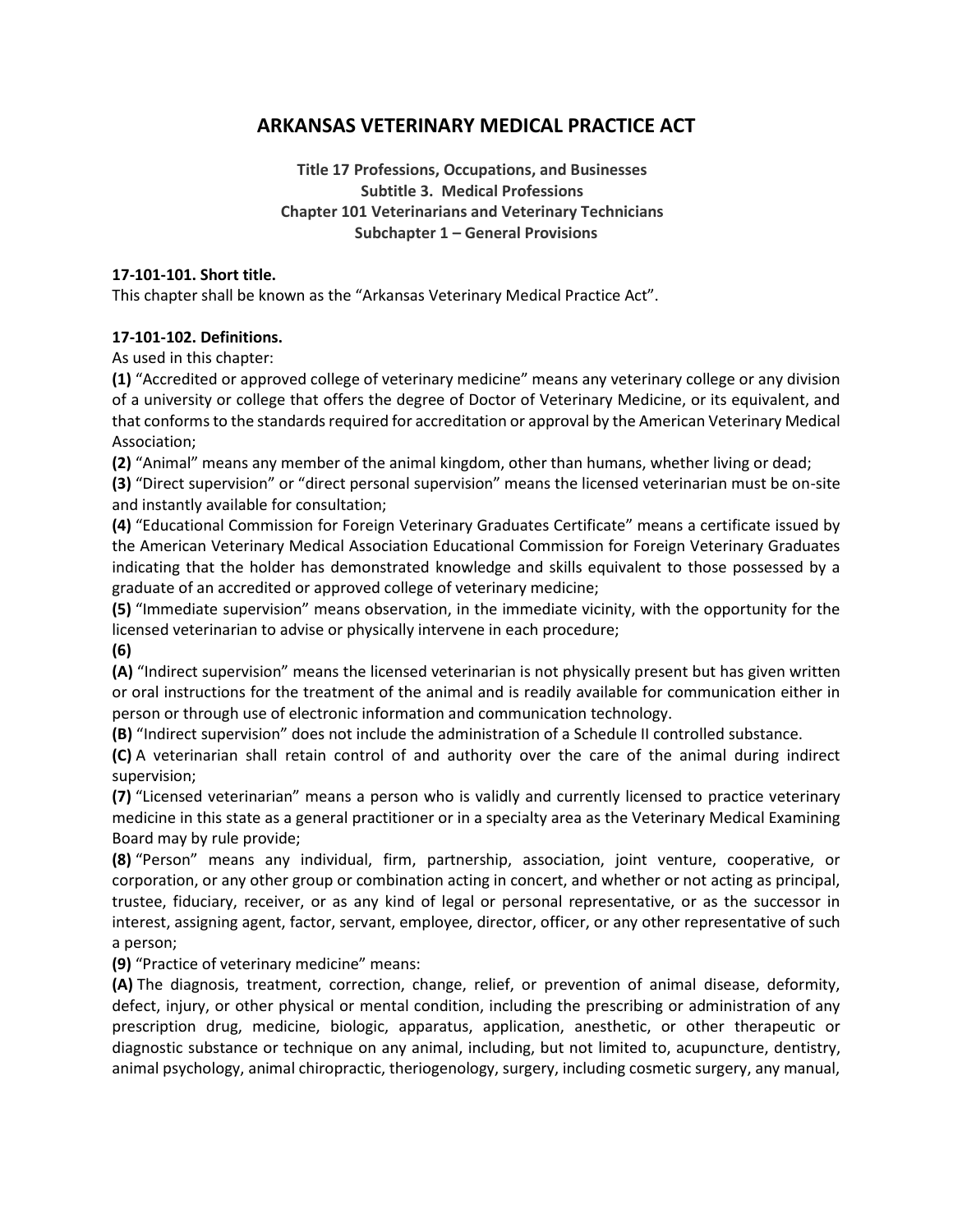mechanical, biological, or chemical procedure for testing for pregnancy or for correcting sterility or infertility or to tender service or recommendations with regard to any of the above;

**(B)** To represent, directly or indirectly, publicly or privately, an ability and willingness to do any act described in subdivision (9)(A) of this section;

**(C)** The use of any title, words, abbreviation, or letters in a manner or under circumstances which induce the belief that the person using them is qualified to do any act described in subdivision (9)(A) of this section. Such use shall be prima facie evidence of the intention to represent oneself as engaged in the practice of veterinary medicine; and

**(D)** Collecting blood or other samples for the purpose of diagnosing disease or other conditions. This shall not apply to:

**(i)** Unlicensed personnel employed by the United States Department of Agriculture or the Arkansas Livestock and Poultry Commission in disease control programs carried out under the authority of the United States Department of Agriculture or the State of Arkansas; and

**(ii)** Veterinary technicians or veterinary technologists acting under the indirect supervision of a veterinarian as set forth in § 17-101-306(d) except for collecting samples for state or federal tests requiring that the licensed veterinarian draw the sample;

**(10)** "Veterinarian" means a person who has received a professional degree from a college of veterinary medicine or any person who is licensed to practice veterinary medicine in this state;

**(11)** "Veterinarian-client-patient relationship" means:

**(A)** The veterinarian has assumed the responsibility for making medical judgments regarding the health of an animal and the need for medical treatment, and the client, that is, the owner or caretaker, has agreed to follow the instruction of the veterinarian;

#### **(B)**

**(i)** There is sufficient knowledge of the animal by the veterinarian to initiate at least a general or preliminary diagnosis of the medical condition of the animal.

**(ii)** This means that the veterinarian has recently seen and is personally acquainted with the keeping and care of the animal, by virtue of an examination of the animal or by medically appropriate and timely visits to the premises where the animal is kept; and

**(C)** The practicing veterinarian is readily available for follow-up in case of adverse reactions or failure of the regimen or therapy;

**(12)** "Veterinary medicine" includes veterinary surgery, theriogenology, dentistry, acupuncture, animal psychology, chiropractic, and all other branches or specialties of veterinary practice;

**(13)** "Veterinary premises" means any place or unit from which the practice of veterinary medicine is conducted;

**(14)** "Veterinary technician" means a person who:

**(A)** Has received an associate degree or its equivalent from a college-level program accredited by the American Veterinary Medical Association; and

**(B)** Provides veterinary services under the supervision and direction of a licensed veterinarian who is responsible for the performance of that veterinary technician;

**(15)** "Veterinary technician specialist" means a veterinary technician or veterinary technologist who has completed a formal process of education, training, experience, and testing through a specialty academy approved by the Committee on Veterinary Technician Specialties of the National Association of Veterinary Technicians in America;

**(16)** "Veterinary technologist" means a person who performs veterinary technology services and is a graduate of a four-year baccalaureate program accredited by the American Veterinary Medical Association; and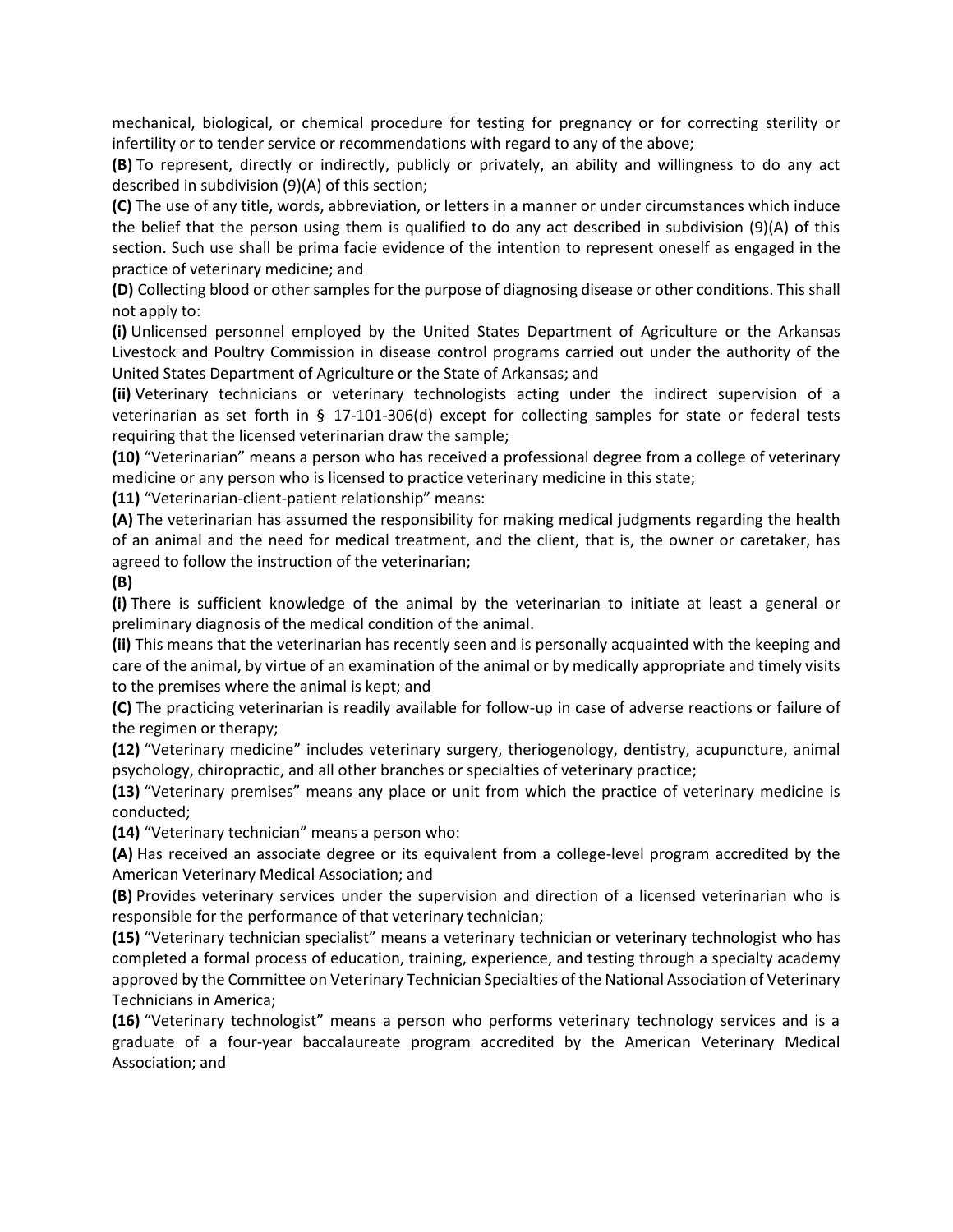**(17)**

**(A)** "Veterinary technology" means the performance of all aspects of medical care, services, and treatment of an animal where a veterinary-client-patient relationship has been established.

**(B)** "Veterinary technology" does not include diagnosis, prognosis, surgery, or the prescription of appliances, drugs, medications, or treatment unless otherwise determined by the board.

**(C)** A veterinarian shall retain control of and authority over the care of the animal during the practice of veterinary technology.

# **17-101-103. Applicability to pharmacists.**

This chapter does not apply to any person licensed under § 17-92-101 et seq.

**Title 17 Professions, Occupations, and Businesses Subtitle 3. Medical Professions Chapter 101 Veterinarians and Veterinary Technicians Subchapter 2 – Veterinary Medical Examining Board**

# **17-101-201. Creation — Members — Organization.**

**(a)** There is created the Veterinary Medical Examining Board.

**(b)**

**(1)** The board shall consist of five (5) members appointed by the Governor for terms of five (5) years.

**(2)** Four (4) members shall:

**(A)** Be licensed to practice veterinary medicine in the State of Arkansas;

**(B)** Be in good standing and members of the Arkansas Veterinary Medical Association;

**(C)** Be graduates of an accredited or approved college of veterinary medicine or holders of an Educational Commission for Foreign Veterinary Graduates Certificate;

**(D)** Be actively engaged in the practice of veterinary medicine in this state; and

**(E)** Have at least five (5) years of experience in the practice of veterinary medicine.

**(3)** One (1) member shall be a public member who:

**(A)** Shall be a resident of this state who has attained the age of majority; and

**(B)** Shall not be, nor shall ever have been, a veterinarian or the spouse of a veterinarian, or a person who has:

**(i)** Ever had any material financial interest in the provision of veterinarian services; or

**(ii)** Engaged in any activity directly related to the practice of veterinary medicine.

**(c)**

**(1)** A board member's term of office shall expire on March 1 of the last year of the term of appointment.

**(2)** Each member shall serve until his or her successor has been appointed and qualified.

**(d)** The board shall elect from its membership a chair and a secretary-treasurer.

**(e)** A majority of the members of the board constitutes a quorum for the transaction of business, except that the vote of four (4) members is required for suspension or revocation of a license.

**(f)** The members of the board may receive expense reimbursement and stipends in accordance with § 25- 16-901 et seq.

## **17-101-202. [Repealed.]**

## **17-101-203. Powers and duties.**

The Veterinary Medical Examining Board shall have the power to:

**(1)** Examine and determine the qualifications and fitness of applicants for a license to practice general veterinary medicine or any specialty area thereof, and the certification of veterinary technicians in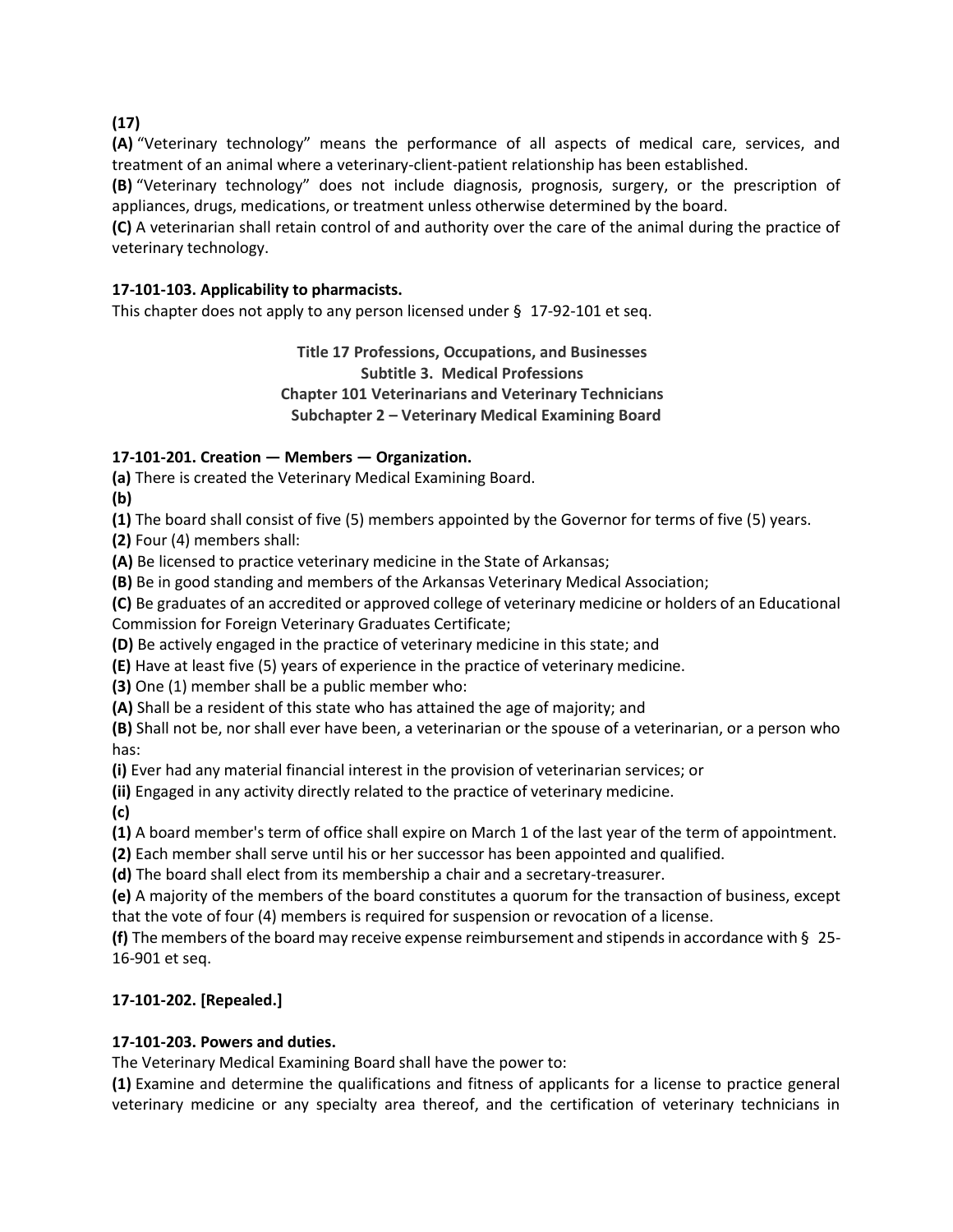Arkansas, and issue, renew, deny, suspend, or revoke licenses or certificates, or otherwise discipline veterinarians or veterinary technicians;

**(2)** Subpoena witnesses and take testimony bearing on the records of applicants for permits or for licenses to practice veterinary medicine in the State of Arkansas;

**(3)** Establish annually a schedule of license and permit fees based on the board's financial requirements for the ensuing year;

**(4)** Conduct investigations into matters brought before the board and proceed on the board's own motion to a hearing or other disciplinary action;

**(5)** [Repealed.]

**(6)** Purchase or rent necessary office space, equipment, and supplies;

**(7)** Promulgate and enforce rules necessary to establish recognized standards for the practice of veterinary medicine and to carry out the provisions of this chapter. The board shall make available to interested members of the public copies of this chapter and all rules promulgated by the board;

**(8)** Examine and evaluate qualifications of education, skill, and experience for certification of a person as a veterinary technician and for annual registration of employment;

**(9)** Regulate all veterinarians in a corporate practice and prevent corporate or noncorporate holdings from being sold to, directed by, or controlled by a nonveterinarian;

**(10)**

**(A)** Hold hearings on all matters properly brought before the board and, in connection thereto, administer oaths, receive evidence, make the necessary determinations, and enter orders consistent with the findings.

**(B)** The board may require by subpoena the attendance and testimony of witnesses and the production of papers, records, or other documentary evidence and commission depositions;

**(11)** Bring proceedings in the courts for the enforcement of this chapter or any rules made pursuant thereto; and

**(12)** Promulgate rules:

**(A)** Limiting the amount of Schedule II narcotics that may be prescribed and dispensed by licensees of the board; and

**(B)** Outlining the use of telehealth and telemedicine in the practice of veterinary medicine.

#### **17-101-204. Director.**

The Secretary of the Department of Agriculture may employ a Director of the Veterinary Medical Examining Board.

#### **Title 17 Professions, Occupations, and Businesses Subtitle 3. Medical Professions Chapter 101 Veterinarians and Veterinary Technicians Subchapter 3 – Licensing**

## **17-101-301. Veterinarians — Application — Qualifications.**

**(a)** Any veterinarian or licensed veterinarian desiring a license to practice veterinary medicine in this state may make written application to the Veterinary Medical Examining Board showing that he or she is:

**(1)** At least twenty-one (21) years of age; and

**(2)** A person of moral integrity and acceptable ethical standards.

**(b)** The application for licensure to practice veterinary medicine in the State of Arkansas shall:

**(1)** Be written;

**(2)** Be signed by the applicant;

**(3)** Be submitted to the board at least thirty (30) days before the exam;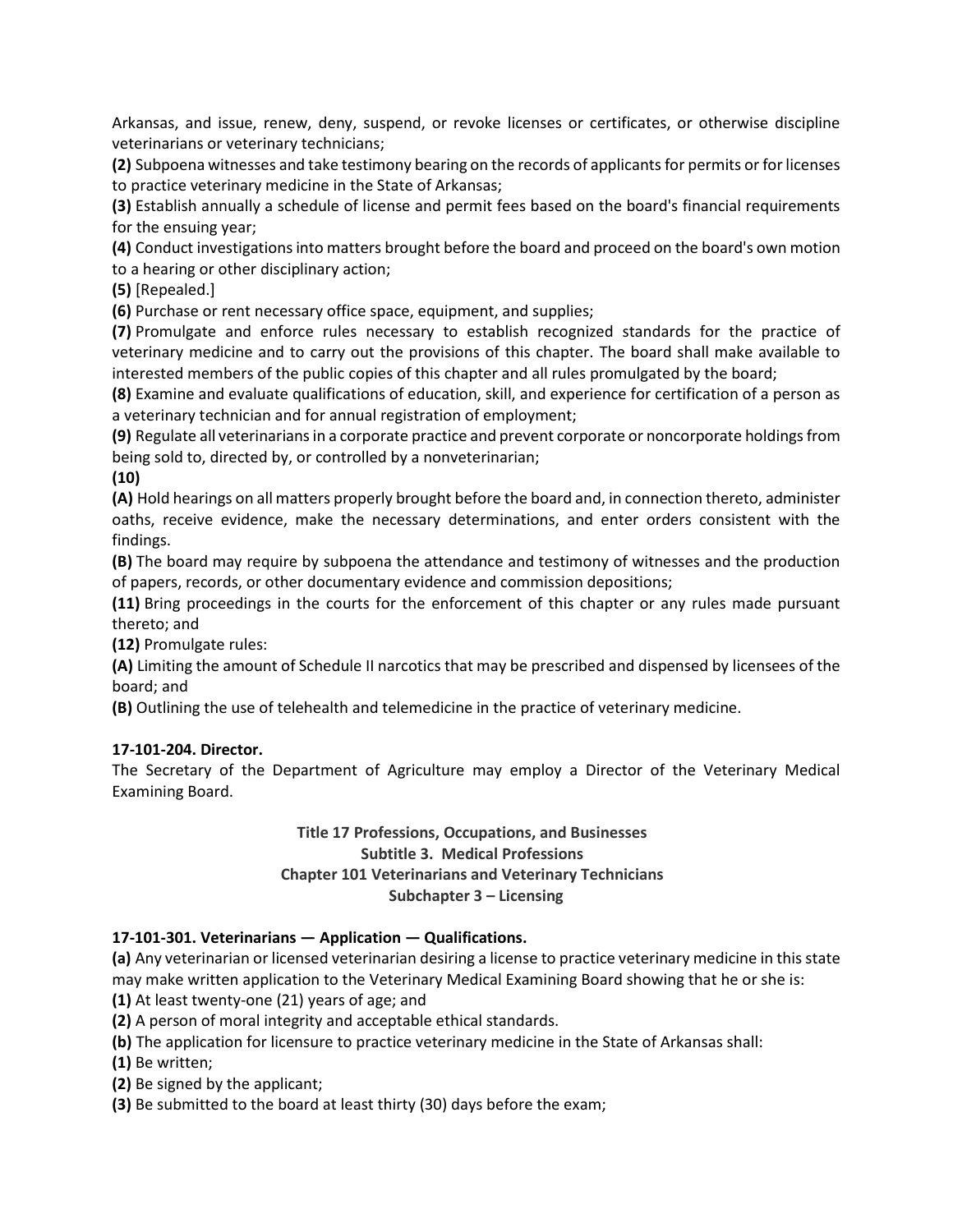**(4)** Be accompanied by a nonrefundable application fee established by the board; and

**(5)** Include, but not be limited to, the information set forth below:

**(A)** A current photograph of the applicant;

**(B)** A certified transcript of the applicant's veterinary school records;

**(C)** A copy of the applicant's diploma from an accredited veterinary school or an affidavit from the dean of an accredited veterinary school certifying the applicant's ability to graduate if he or she has not graduated at the time of application. However, a copy of the diploma must be submitted upon availability and before the exam date;

**(D)** An Educational Commission for Foreign Veterinary Graduates Certificate or an equivalent program approved by the board, if applicable; and

**(E)**

**(i)** A National Board Exam score and Clinical Competency Test score or the North American Veterinary Licensing Examination score, or its future equivalent, reported through the Veterinary Information Verification Agency, or its future equivalent.

**(ii)** The Clinical Competency Test is not required for a poultry specialty license.

**(c)**

**(1)** The board by rule may require that all applicants for licensure by examination complete a preceptorship program during their senior year under the supervision of a veterinarian licensed and in good standing in any state, territory, or district of the United States.

**(2)** The supervising veterinarian shall submit an affidavit to the board stating that the applicant has satisfactorily completed the preceptorship.

**(d)**

**(1)** If the board finds that the applicant possesses the proper qualifications, it shall admit him or her to the next examination.

**(2)** If an applicant is found unqualified to take the examination or to receive a license without examination, the board shall immediately notify the applicant in writing of its findings and the grounds for same.

# **17-101-302. Veterinarians — Examinations.**

**(a)**

**(1)** The Veterinary Medical Examining Board, at such times as it may designate, shall conduct an examination of applicants for license to practice veterinary medicine in the State of Arkansas.

**(2)** All examinations shall be:

**(A)** In writing, supplemented by oral interviews and practical examinations as the board may deem necessary; and

**(B)** So conducted as to ensure absolute impartiality in grading.

**(b)** The board hereby adopts the National Board Examination and the Clinical Competency Test, or the North American Veterinary Licensing Examination, or its future equivalent, as a basis for licensure in the State of Arkansas, along with a written examination conducted by the board.

**(c)** The board requires that all applicants for licensure to practice veterinary medicine in the State of Arkansas shall pass the National Board Examination and the Clinical Competency Test, or the North American Veterinary Licensing Examination, or its future equivalent, in addition to any and all state examinations, written examinations, oral interviews, and practical demonstrations as the board may request or require.

**(d)** All applicants are required to complete a written examination conducted by the board composed of, but not limited to:

**(1)** The Arkansas Veterinary Medical Practice Act, § 17-101-101 et seq.;

**(2)** State and federal statutes relating to prescription and controlled drugs;

**(3)** Ethics of veterinary medicine; and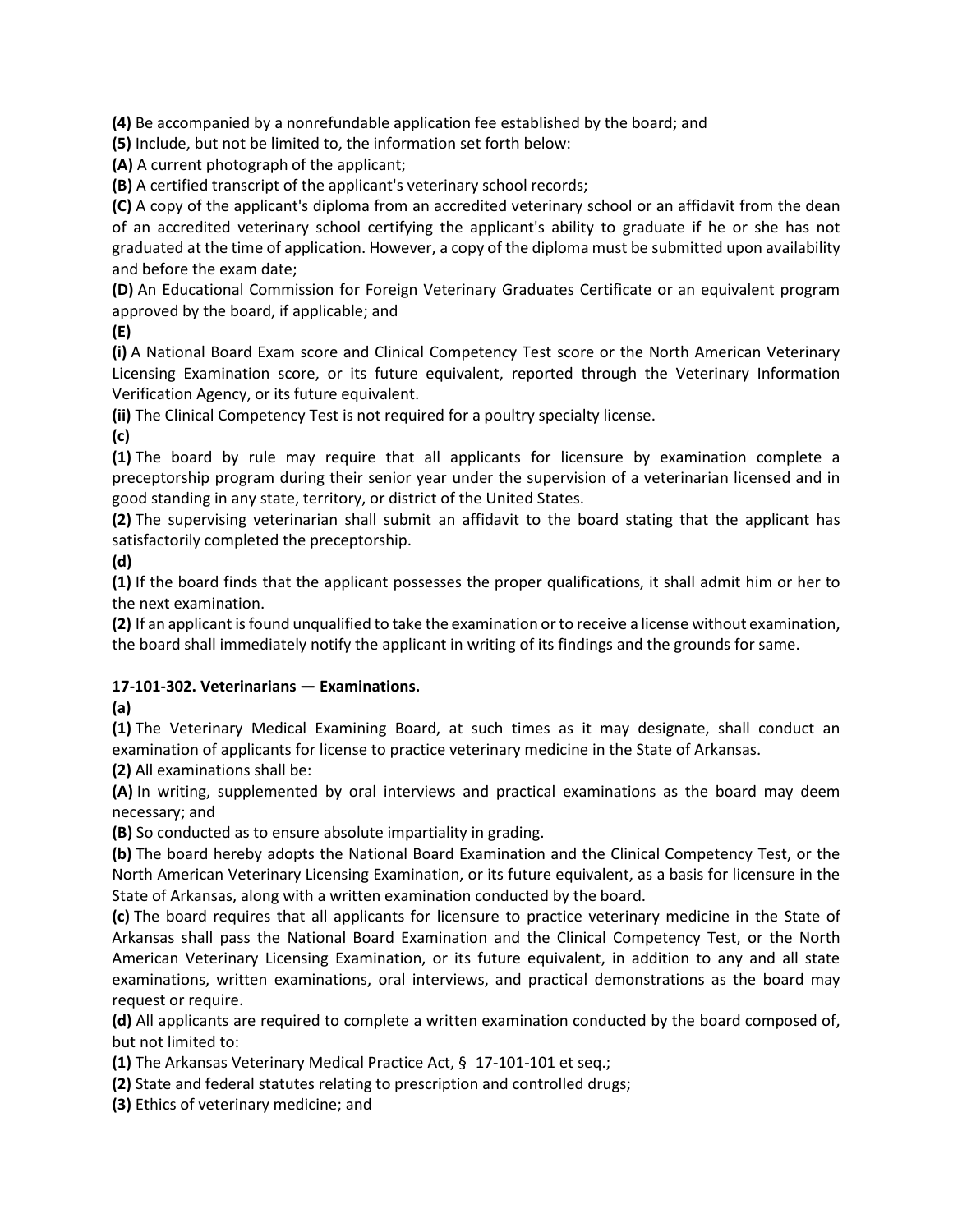**(4)** Rules and regulations of the Arkansas Livestock and Poultry Commission, the United States Department of Agriculture, the United States Animal and Plant Health Inspection Service, and Rabies Control.

**(e)**

**(1)** Poultry specialty applicants shall sit for a written examination conducted by the board on poultry veterinary medicine.

**(2)** A license will be issued to poultry specialty applicants with a seventy percent (70%) or better score on the Veterinary Medical Examining Board examination and a passing score on the National Board Examination, or its equivalent.

# **17-101-303. License without examination or license by endorsement.**

**(a)** The Veterinary Medical Examining Board, at its discretion, may issue a license without written examination to any qualified applicant who furnishes satisfactory evidence that he or she is a veterinarian and has:

**(1)** For the five (5) years before filing his or her application, been a practicing veterinarian and licensed in a state, territory, or district of the United States having license requirements at the time the applicant was first licensed which are substantially equivalent to the requirements of this chapter;

**(2)** Qualified as a diplomate of a specialty board approved by the American Veterinary Medical Association;

**(3)** Been awarded a postgraduate degree in veterinary medicine; or

**(4)** Been recognized as an expert in the veterinary profession.

**(b)** At its discretion, the board may examine, orally or practically, any person applying for a license under this section, provided that the applicant has had no disciplinary proceedings pending or completed in another jurisdiction.

# **17-101-304. Veterinarians — Temporary permit.**

**(a)** The Director of the Veterinary Medical Examining Board may issue without examination a temporary permit to practice veterinary medicine in this state to a qualified applicant for a license pending examination and provided that the temporary permit shall expire the day after the notice or results of the first examination given after the permit is issued.

**(b)** A temporary permit may be issued or revoked by majority vote of the Veterinary Medical Examining Board.

## **17-101-305. Veterinarians — Denial, suspension, or revocation of license.**

**(a)** Upon written complaint by any person or on the Veterinary Medical Examining Board's own motion and after notice and hearing as prescribed in the Arkansas Administrative Procedure Act, § 25-15-201 et seq., the board may deny, suspend for a definite period, or revoke the license of any veterinarian, and/or impose a civil penalty for:

**(1)** Fraud, misrepresentation, or deception in obtaining a license or permit;

**(2)** Adjudication of insanity;

**(3)** Use of advertising or solicitation which is false, misleading, or otherwise deemed unprofessional under rules promulgated by the board;

**(4)**

**(A)** Conviction of a felony listed under § 17-3-102.

**(B)** A copy of the record of conviction certified by the clerk of the court entering the conviction shall be conclusive evidence;

**(5)** Incompetence, gross negligence, or other malpractice in the practice of veterinary medicine;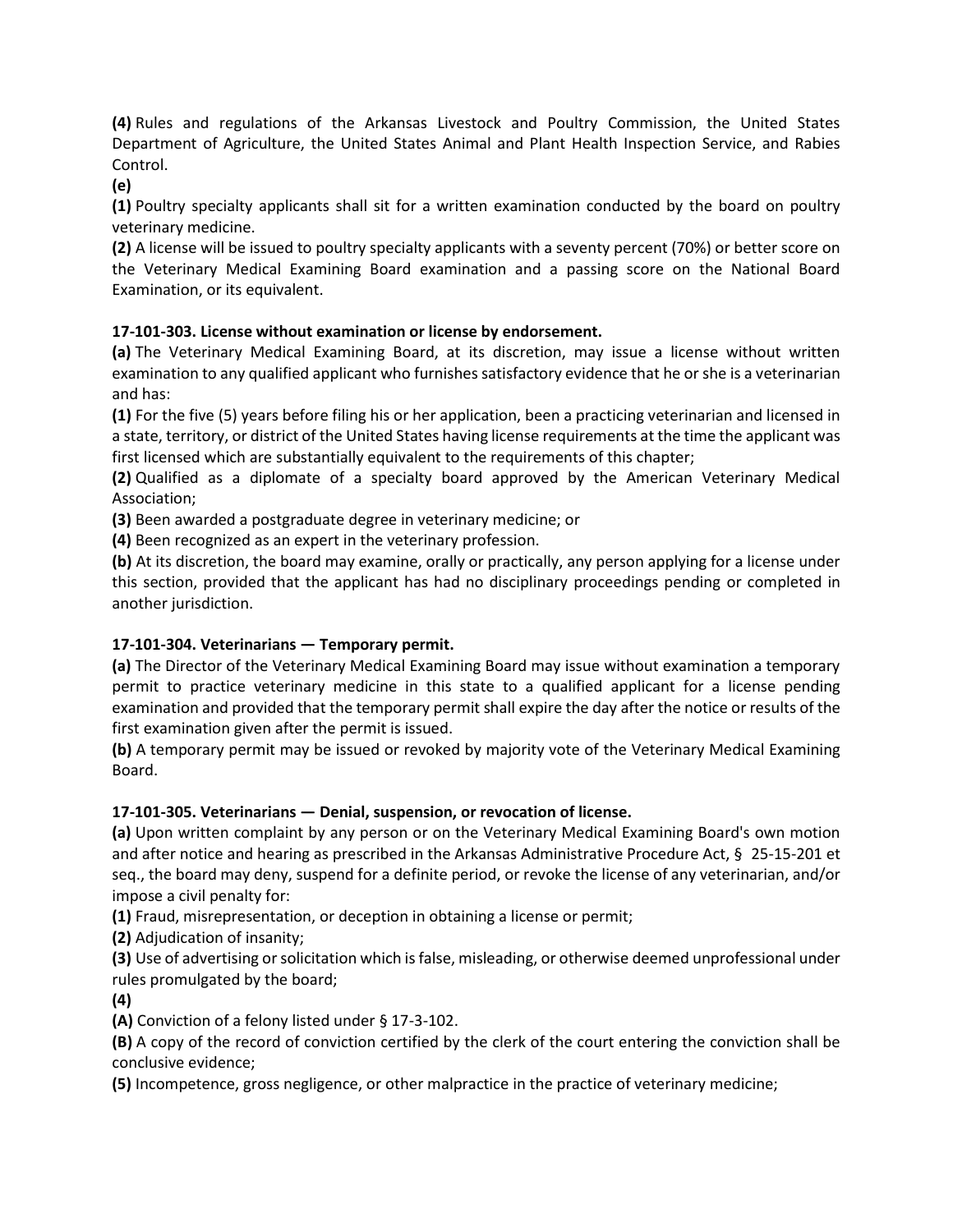**(6)** Having professional association with or employing any person practicing veterinary medicine unlawfully;

**(7)** Fraud or dishonesty in the application or reporting of any test for disease in animals;

**(8)** Failure to maintain professional premises and equipment in a clean and sanitary condition in compliance with rules promulgated by the board;

**(9)** Dishonesty or gross negligence in the inspection of foodstuffs or in the issuance of health or inspection certificates;

**(10)** Cruelty to animals;

**(11)** Unprofessional conduct by violation of a rule promulgated by the board under this chapter;

**(12)** Being unable to practice as a veterinarian with reasonable skill and safety to patients because of illness, the use of drugs, alcohol, narcotics, or chemicals, or as a result of any mental or physical condition; **(13)** Revocation, suspension, surrender, or other disciplinary sanction of a license to practice veterinary medicine by another state, territory, or district of the United States on grounds other than nonpayment of a registration fee or suspension of privileges by any other regulatory agency including the failure to report any such adverse action to the board within sixty (60) days of the final action;

**(14)** The use, prescription, or sale of any veterinary prescription drug or the prescription of an extra-label use of any over-the-counter drug in the absence of a valid veterinarian-client-patient relationship;

**(15)** Overtreating patients or charging for services which did not occur unless the services were contracted for in advance or for services which were not rendered or documented in the patient's records or charging for services which were not consented to by the owner of the patient or the owner's agent;

# **(16)**

**(A)** Failing to furnish details of a patient's medical records to another treating veterinarian, hospital, clinic, owner, or owner's agent upon proper request or waiver by the owner or owner's agent or failing to comply with any other law relating to medical records.

**(B)** However, X-rays prepared by the licensed veterinarian shall remain the property of the veterinarian and shall be returned upon request or as otherwise agreed between the veterinarian and client;

**(17)** Failure of any applicant or licensee to cooperate with the board during any investigation, if the investigation does not concern the applicant or licensee;

**(18)** Failure to comply with any subpoena or subpoena duces tecum from the board, or an order of the board;

**(19)** Failure to timely pay license or registration renewal fees as specified in § 17-101-309;

**(20)** Violating a probation agreement with the board or any other licensing authority of this state, another state or territory of the United States, or a federal agency; or

**(21)** Violating any informal consent agreement for discipline entered into by an applicant or licensee with the board or any other licensing authority of this state, another state or territory of the United States, or a federal agency.

**(b)** At the discretion of the board, any person whose license is suspended or revoked by the board under this section may be relicensed or reinstated by the board at any time upon written application to the board showing cause to justify relicensing or reinstatement.

**(c)**

**(1)** Upon suspension or revocation of a license, the actual license certificate must be surrendered to the board within thirty (30) days of the board's order unless the action is appealed and a stay is issued.

**(2)** If the board prevails upon appeal or the stay is lifted, the license certificate shall be surrendered within ten (10) days of the final order of the court.

**17-101-306. Veterinary technician, veterinary technologist, and veterinary technician specialist — Certification.**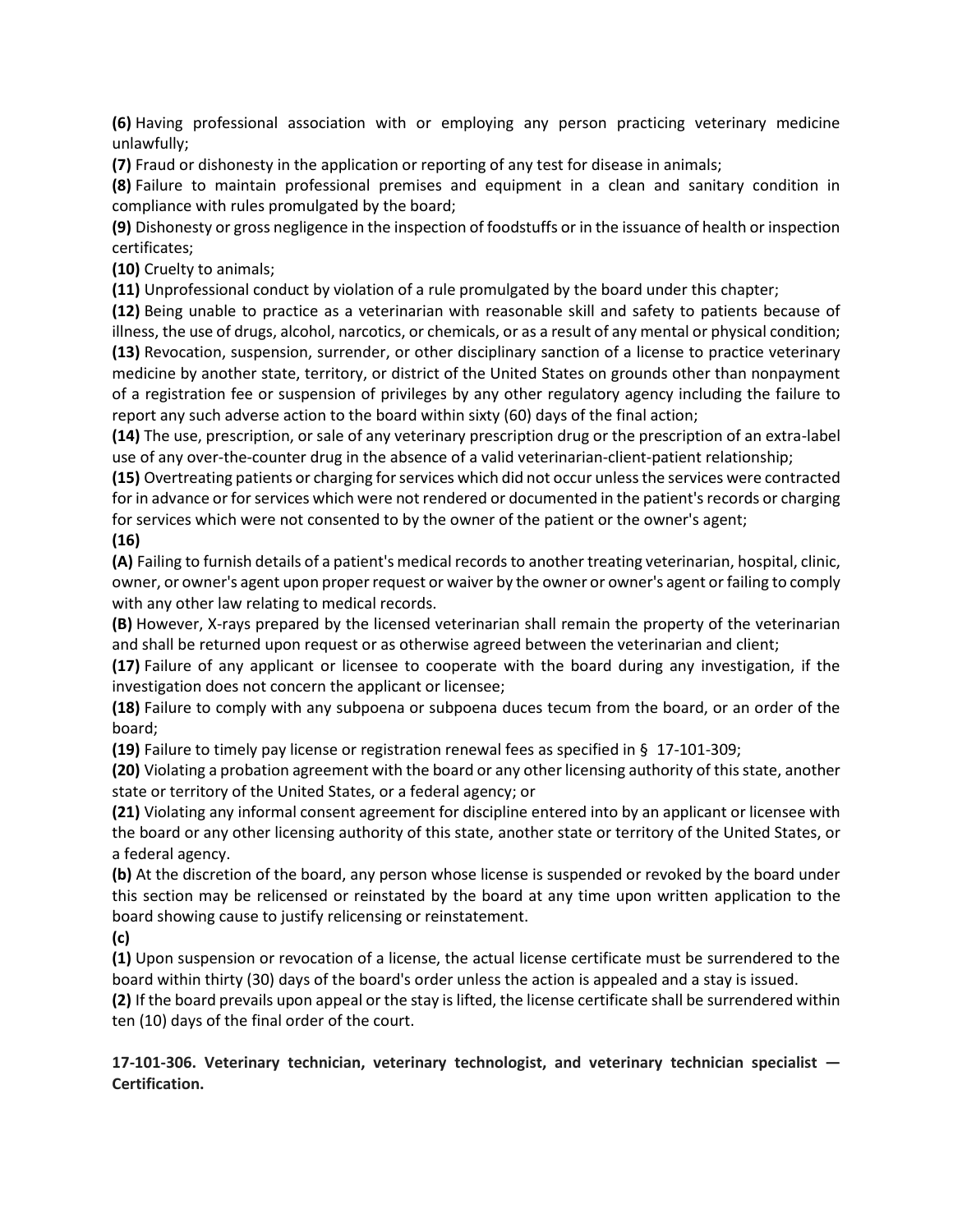**(a)** A person shall not assist in the practice of veterinary medicine as a veterinary technician or veterinary technologist without first applying for and obtaining a certification from the Veterinary Medical Examining Board and having his or her employment with a licensed veterinarian registered with the Veterinary Medical Examining Board.

**(b)**

**(1)** An applicant for certification as a veterinary technician or veterinary technologist in this state may make written application to the Veterinary Medical Examining Board showing that he or she is:

**(A)** A citizen of the United States or an applicant for citizenship; and

**(B)** A person of moral integrity and acceptable ethical standards.

**(2)** The application for certification as a veterinary technician or veterinary technologist in the State of Arkansas shall be written, signed by the applicant, and submitted to the Veterinary Medical Examining Board at least thirty (30) days before the examination, including without limitation the information set forth in this subdivision (b)(2), and the application shall be accompanied by a nonrefundable application fee established by the Veterinary Medical Examining Board:

**(A)** A current photograph of the applicant;

**(B)**

**(i)** A copy of the applicant's diploma or its equivalent from a college-level program accredited by the American Veterinary Medical Association.

**(ii)** If the applicant has not graduated at the time of application, an affidavit from the program certifying the applicant's ability to graduate may be accepted with a copy of the diploma or its equivalent submitted upon availability;

**(C)** A certified copy of college transcripts;

**(D)** A passing score on the National Board Examination or Veterinary Technician National Examination, or future equivalent, reported through the American Association of Veterinary State Boards or its successor; and

**(E)** A letter of recommendation signed by a veterinarian who is licensed in this state or another state, territory, or district of the United States and notarized.

**(3)** This section does not prevent the Veterinary Medical Examining Board from issuing a certification by endorsement to an applicant who:

**(A)** Holds a certification, or its equivalent, as a veterinary technician or veterinary technologist in another state, territory, or district of the United States;

**(B)** Is not a respondent in any pending or unresolved board action in any state, territory, or district of the United States;

**(C)** Has a passing score on the National Board Examination or Veterinary Technician National Examination, or its future equivalent, reported through the American Association of Veterinary State Boards or its successor;

**(D)** Submits a completed application, including without limitation a letter of recommendation that is:

**(i)** Signed by a veterinarian;

**(ii)** Notarized by a notary public; and

**(iii)** Accompanied by a nonrefundable application fee established by the Veterinary Medical Examining Board; and

**(E)** Signs a statement attesting that he orshe hasread and understandsthis chapter and the rules adopted by the Veterinary Medical Examining Board governing the practice of veterinary medicine in Arkansas. **(c)**

**(1)** A veterinary technician or veterinary technologist shall annually register his or her employment with the Veterinary Medical Examining Board, stating:

**(A)** His or her name and current address;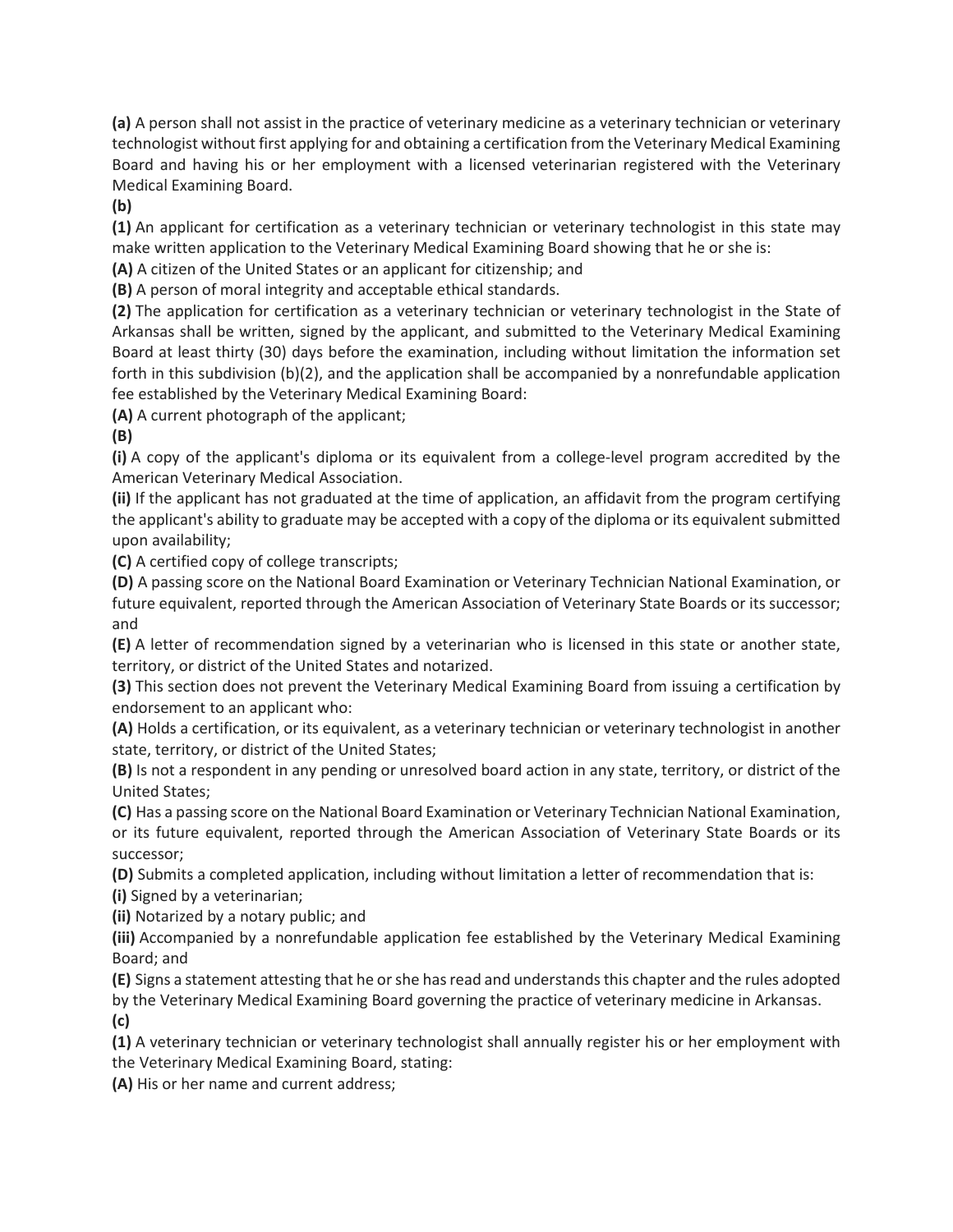**(B)** The name and office address of both his or her employer and the supervising licensed veterinarian; and

**(C)** Any additional information required by the Veterinary Medical Examining Board.

**(2)** Upon any change of employment as a veterinary technician or veterinary technologist, the certification is inactive until:

**(A)** New employment as a veterinary technician or veterinary technologist has been obtained; and

**(B)** The Veterinary Medical Examining Board has been notified in writing of the new employment.

**(d)**

**(1)** A veterinary technician or veterinary technologist shall perform veterinary technology under the direction, supervision, and responsibility of the licensed veterinarian with whom he or she is employed.

**(2)** Supervision of a veterinary technician or veterinary technologist may be direct supervision, indirect supervision, or immediate supervision.

**(3)** A veterinarian who utilizes indirect supervision of a veterinary technician or veterinary technologist shall:

**(A)** Retain control of and authority over the care of the animal; and

**(B)** Review all recordkeeping and notes documented by the veterinary technician or veterinary technologist on the charts regarding the care of the animal.

**(e)** The Veterinary Medical Examining Board shall promulgate rules to establish the appropriate level of supervision under which a veterinary technician or veterinary technologist can perform veterinary technology.

**(f)**

**(1)** A licensed veterinarian using, supervising, or employing a veterinary technician or veterinary technologist isindividually responsible and liable for the performance of the acts and omissions delegated to the veterinary technician or veterinary technologist.

**(2)** Thissubsection does not relieve a veterinary technician or veterinary technologist of any responsibility and liability for any of his or her own acts and omissions.

**(g)** A licensed veterinarian shall not establish a separate office or clinic in a location other than his or her regular office and place the separate office or clinic under the control or supervision of a veterinary technician or veterinary technologist.

**(h)**

**(1)** This section does not prevent a licensed veterinarian from utilizing the services of an employee to perform services not requiring the skill and judgment of a veterinary technician, veterinary technologist, or veterinary technician specialist, if the services performed by the employee are under the direct personal supervision of a licensed veterinarian.

**(2)** An employee described under subdivision (h)(1) of this section shall not be identified as a "veterinary technician", "animal technician", "technician", "veterinary technologist", "animal technologist", "technologist", or "veterinary technician specialist".

**(i)** A veterinary technician, veterinary technologist, or veterinary technician specialist shall not receive a fee or other compensation for veterinary services or veterinary technology services other than the salary or other compensation paid to the veterinary technician, veterinary technologist, or veterinary technician specialist by the veterinary clinic, veterinary practice, or veterinarian by which he or she is employed. **(j)**

**(1)** The Veterinary Medical Examining Board may issue additional certifications for a veterinary technician specialist.

**(2)** For an applicant seeking certification as a veterinary technician specialist, the Veterinary Medical Examining Board may require an initial application, application fee as determined by the Veterinary Medical Examining Board, renewal application, renewal application fee as determined by the Veterinary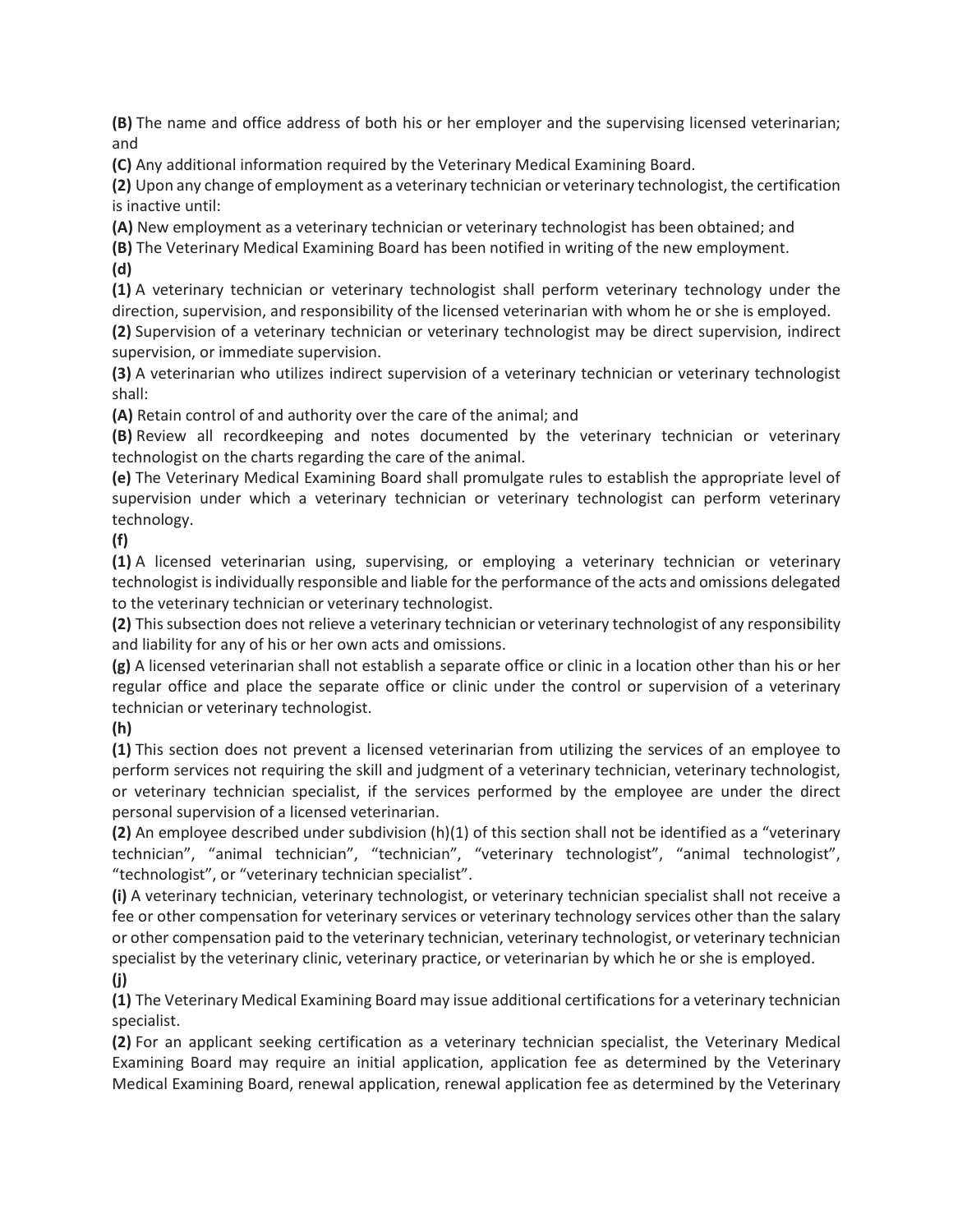Medical Examining Board, and any other relevant information determined by the Veterinary Medical Examining Board.

#### **17-101-307. License required — Exemptions.**

**(a)** No person may practice veterinary medicine in this state who is not a licensed veterinarian or the holder of a valid temporary permit issued by the Veterinary Medical Examining Board.

**(b)** This chapter shall not be construed to prohibit:

**(1)** Employees of the federal or state government or employees of local government who are certified by an agency approved by the board to perform euthanasia from performing their official duties;

**(2)** Regular students in a veterinary school or college from performing duties or actions assigned by the school or college or working under the direct personal supervision of a veterinarian licensed in the State of Arkansas;

**(3)** Reciprocal aid of neighbors in performing routine accepted livestock management practices without compensation;

**(4)** Any veterinarian licensed in any foreign jurisdiction from consulting with a licensed veterinarian;

**(5)** The owner of an animal, his or her consignees, and their employees from performing routine accepted livestock management practices in the care of animals belonging to the owner;

**(6)** A member of the faculty of a veterinary school from performing his or her regular functions or a person from lecturing or giving instruction or demonstration at a veterinary school or in connection with a continuing education course or seminar for licensed veterinarians, veterinary technicians, or veterinary technologists;

**(7)** A person from engaging in bona fide scientific research that reasonably requires experimentation involving animals;

**(8)** Any person:

**(A)** Engaging in the art or profession of horseshoeing;

**(B)** Training, except that the training shall not include diagnosing, prescribing, or dispensing of any therapeutic agent;

**(C)** Selling medicines, feed, appliances, or other products used in the prevention or treatment of animal diseases as permitted by law, by any pharmacist, merchant, or manufacturer at his or her regular place of business;

**(D)** Collecting, preparing, or freezing semen; and

**(E)** Performing nonsurgical artificial insemination;

**(9)**

**(A)** Any act, task, or function performed by a veterinary technician or veterinary technologist at the direction of and under the supervision of a licensed veterinarian, when:

**(i)** The veterinary technician or veterinary technologist is certified by the board as being qualified by training or experience to function as an assistant to a veterinarian;

**(ii)** The act, task, or function is performed at the direction of and under the supervision of a licensed veterinarian in accordance with rules promulgated by the board; and

**(iii)** The services of the veterinary technician or veterinary technologist are limited to assisting the veterinarian in the particular fields for which he or she has been trained and certified.

**(B)** Subdivision (b)(9)(A) of this section shall not limit or prevent any veterinarian from delegating to a qualified person any acts, tasks, or functions which are otherwise permitted by law but which do not include diagnosis, prescribing medication, or surgery;

**(10)** A chiropractor licensed in this state and certified by the American Veterinary Chiropractic Association or the equivalent thereof from performing chiropractic upon animals;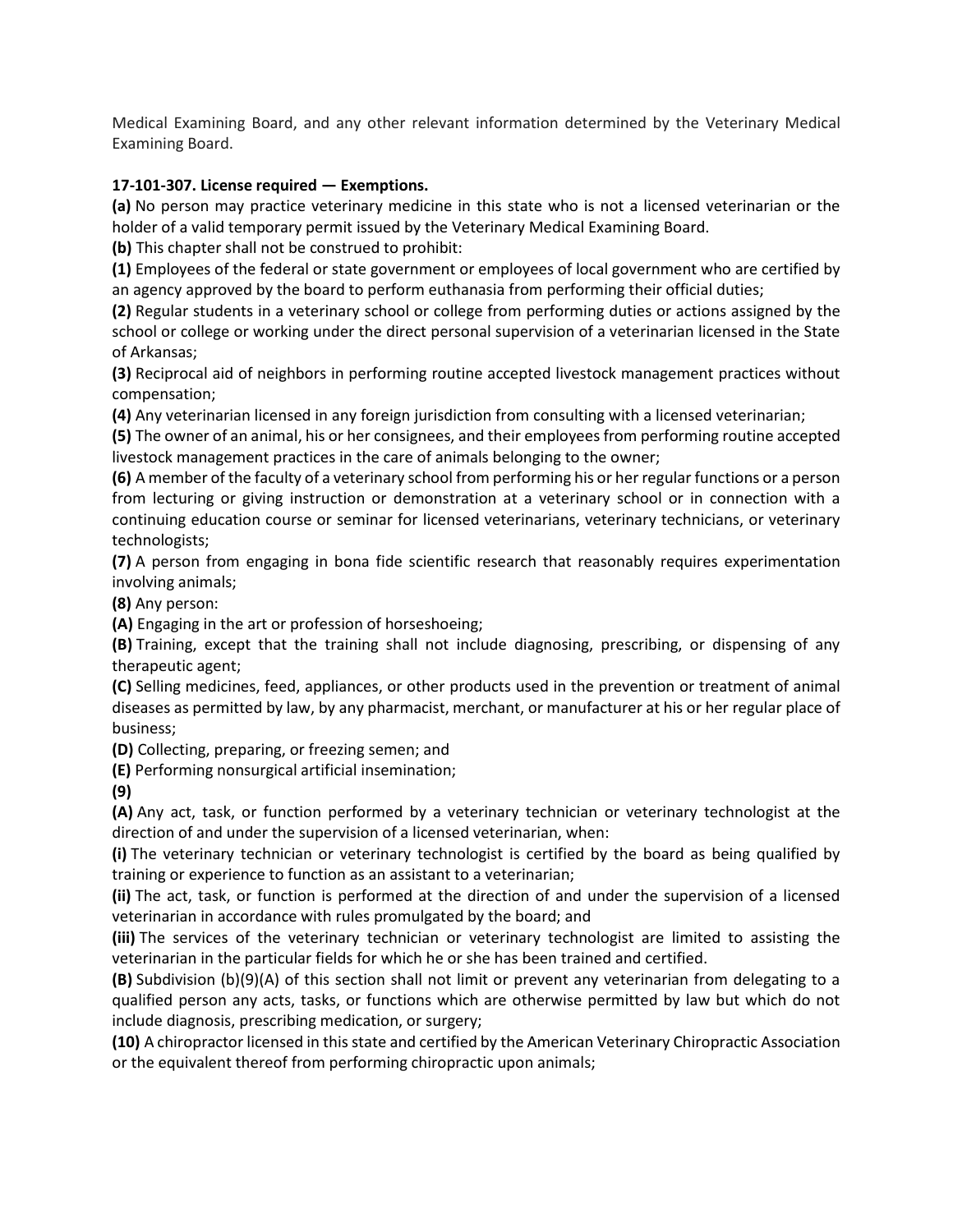**(11)** The practice of veterinary medicine through a program in partnership with federal Innovative Readiness Training if the veterinarian or veterinary technician has obtained a license to practice from another state, commonwealth, territory, or the District of Columbia;

**(12)** A person from practicing or performing equine massage therapy or animal massage therapy; or

**(13)** An emergency medical services personnel or an emergency medical services provider from transporting an injured police dog as authorized under § 20-13-217.

# **17-101-308. Veterinary technicians — Denial, suspension, or revocation of certificate.**

**(a)** The Veterinary Medical Examining Board may deny or suspend any registration or deny or revoke any certificate of qualification upon the grounds that the applicant or veterinary technician is guilty of:

**(1)** Soliciting patients for any practitioner of the veterinary healing arts;

**(2)** Soliciting or receiving any form of compensation from any person other than his or her registered employer for performing as a veterinary technician;

**(3)** Willfully or negligently divulging a professional secret or discussing a veterinarian's diagnosis or treatment without the express permission of the veterinarian;

**(4)**

**(A)** Any offense punishable by incarceration in the Division of Correction or federal prison.

**(B)** A copy of the record of conviction, certified by the clerk of the court entering the conviction, shall be conclusive evidence;

**(5)** Being unable to practice as a veterinary technician with reasonable skill and safety to patients because of illness, the use of drugs, alcohol, narcotics, or chemicals, or as a result of any mental or physical condition;

**(6)** Fraud or misrepresentation in applying for or procuring:

**(A)** A certificate of qualification to perform as a veterinary technician in Arkansas; or

**(B)** An annual registration;

**(7)** Impersonating another person registered as a veterinary technician or allowing any person to use his or her certificate of qualification or registration;

**(8)** Aiding or abetting the practice of veterinary medicine by a person not licensed by the board;

**(9)** Gross negligence in the performance of duties, tasks, or functions assigned to him or her by a licensed veterinarian;

**(10)** Manifesting incapacity or incompetence to perform as a veterinary technician; or

**(11)** Conduct unbecoming a person registered as a veterinary technician or detrimental to the best interests of the public.

**(b)** At the discretion of the board, any person whose certificate of qualification is suspended or revoked by the board under this section may be recertified or reinstated by the board at any time upon written application to the board showing cause to justify recertification or reinstatement.

# **17-101-309. License, certificate, and registration renewal — Reinstatement.**

**(a)**

**(1)** All licenses, certificates, and registrations expire on March 31 each year and may be renewed by payment of the annual renewal fee established by rule of the Veterinary Medical Examining Board.

**(2)** Not later than March 1 each year, the board shall provide a written notice to each licensed veterinarian, veterinary technician, and veterinary technologist that his or her license or certificate will expire on March 31 and shall provide a renewal application form.

**(b)**

**(1)** Any person may reinstate an expired license or certificate within five (5) years of its expiration by making application to the board for renewal and paying the current renewal fee along with all delinquent renewal fees.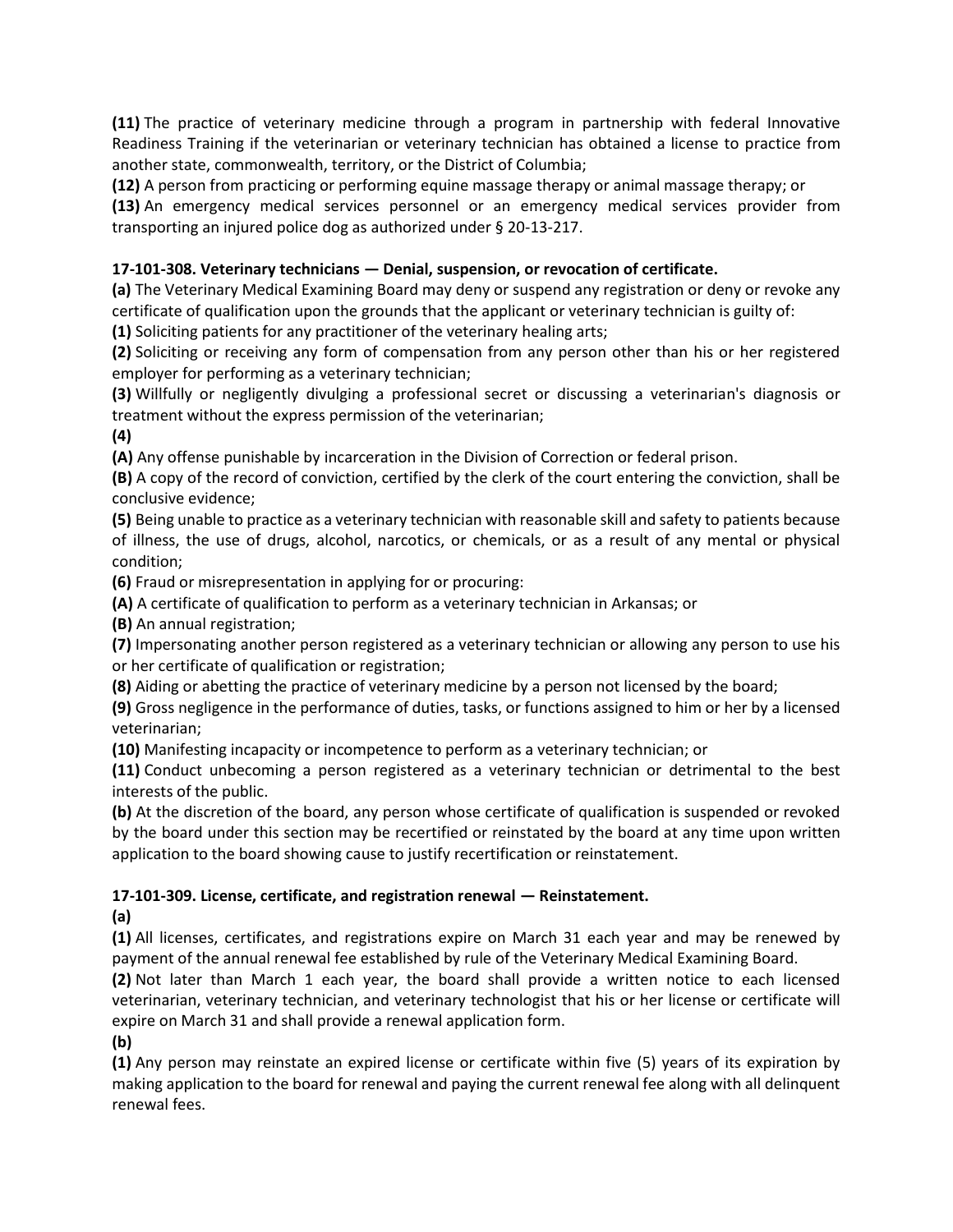**(2)** After five (5) years have elapsed since the date of expiration, a license or certificate may not be renewed, and the holder must apply for a new license or certificate and take the required examinations.

**(c)** The board may provide by rule for waiver of payment of any renewal fee of a licensed veterinarian, veterinary technician, or veterinary technologist during any period when he or she is on active duty with any branch of the United States Armed Forces for not to exceed three (3) years or for the duration of a national emergency, whichever is longer.

**(d)** The board may provide by rule for waiver of payment of any renewal fee of a licensed veterinarian or veterinary technician during any period when he or she is a member of the Arkansas National Guard called into state active duty.

## **17-101-310. Continuing education required — Exemptions.**

**(a)**

**(1)** A veterinarian, veterinary technician, or veterinary technologist under this chapter is required to attend an educational program in the twelve (12) months preceding each renewal date.

**(2)** The postgraduate study or attendance at an institution or at an educational session approved by the Veterinary Medical Examining Board shall be considered equivalent to continuing education requirements.

**(3)** The board shall have the right, for good cause shown, to prescribe the type and character of postgraduate study to be done by any licensed veterinarian in order to comply with the requirements of this chapter.

**(b)** The board shall excuse licentiates or certificate holders, as a group or as individuals, from the annual educational requirements in any of the following instances:

**(1)** When no educational program meeting the requirements approved by the board is conducted within the state;

**(2)** When an affidavit is submitted to the board evidencing that the licensee, for good cause assigned, was prevented from attending an educational program at the proper time;

**(3)** In the event of an unusual emergency; or

**(4)** If that person holds an inactive license or certificate.

**(c)**

**(1)** A veterinarian, veterinary technician, or veterinary technologist shall fulfill his or her annual education requirements at his or her own expense.

**(2)** The fee for his or her annual education requirements is not included in the license fee.

# **17-101-311. Civil penalty — Appeals and disposition of funds.**

**(a)**

**(1)** Whenever the Veterinary Medical Examining Board determines that any provision of this chapter or any rule promulgated by the board pursuant to this chapter has been violated, the board may impose a civil penalty not to exceed five thousand dollars (\$5,000) per violation.

**(2)** The board may file an action in the Pulaski County Circuit Court to collect any civil penalty not paid within thirty (30) days of service of the order assessing the penalty, unless the circuit court enters a stay of the board's order.

**(3)** If the board prevails in the action, the defendant shall be directed to pay reasonable attorney's fees and costs incurred by the board in prosecuting the action in addition to the civil penalty.

**(b)** Any person aggrieved by the action of the board imposing civil penalties may appeal the decision in the manner and under the procedure prescribed in the Arkansas Administrative Procedure Act, § 25-15- 201 et seq., for appeals from administrative decisions.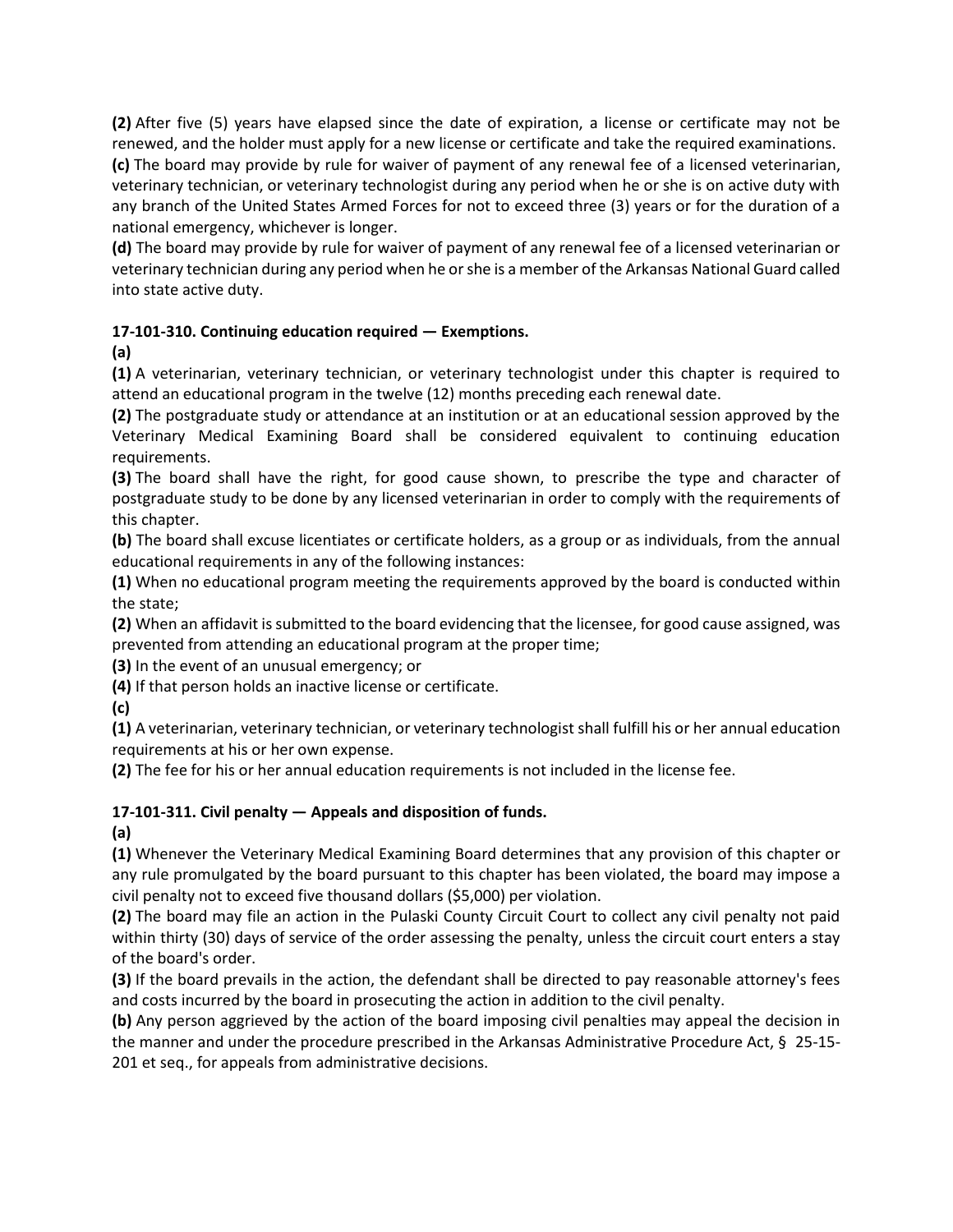**(c)** All funds derived from civil penalties imposed by the board shall be deposited into one (1) or more depositories qualifying for the deposit of public funds. The funds shall be used by the board for administering the provisions of this chapter.

# **17-101-312. Unlawful practice — Penalties — Injunctions.**

**(a)** Any person who shall practice or attempt to practice veterinary medicine in this state without having been duly licensed in accordance with the provisions of this chapter shall be deemed guilty of a misdemeanor. Upon conviction, the person shall be fined in any sum of not less than fifty dollars (\$50.00) nor more than two hundred fifty dollars (\$250) for each and every offense or imprisoned for a term of not less than six (6) months nor more than one (1) year, or shall be both fined and imprisoned in the discretion of the court.

**(b)** Each day of the unlawful practice shall constitute a separate offense.

**(c)** One-half (½) of the sums assessed as fines under this chapter shall be paid into the general fund of the county wherein the fine is assessed, and one-half  $(\frac{1}{2})$  of the sums assessed as fines under this chapter shall be deposited with the Director of the Veterinary Medical Examining Board and credited to the account of the Veterinary Medical Examining Board.

**(d)** The unlawful practice of veterinary medicine is declared to be a public nuisance.

**(e)** In addition to the penalties provided in this section, the board may institute legal proceedings to enjoin the violation of the provisions of this chapter or the rules of the board in any court of competent jurisdiction, and the court may grant a temporary or permanent injunction restraining the violation thereof.

## **17-101-313. Abandoned animals.**

**(a)** Unless otherwise provided by contract between the veterinarian and his or her client, a veterinarian may dispose of any animal abandoned in his or her care if he or she gives written notice of his or her intention to do so by sending the notice to the last known physical or email address of the client. **(b)** The veterinarian shall allow the client twelve (12) days from the issuance of the notice in which to

retrieve the animal.

## **17-101-314. Practicing without a license — Board penalties.**

**(a)**

**(1)**

**(A)** If upon completion of an investigation the Director of the Veterinary Medical Examining Board has probable cause to believe that a veterinarian or an unlicensed person acting as a veterinarian has violated the provisions of this chapter, he or she may issue a citation to the veterinarian or unlicensed person, as provided in this section.

**(B)** Each citation shall be in writing and shall describe with particularity the nature of the violation, including a reference to the provision of this chapter alleged to have been violated.

**(C)** Each citation may also contain an order of abatement fixing a reasonable time for abatement of the violation and may contain an assessment of a civil penalty not to exceed five thousand dollars (\$5,000).

**(2)** The citation shall be served upon the veterinarian or unlicensed individual personally or by any type of mailing requiring a return receipt.

**(b)** Before any citation may be issued, the director shall submit the alleged violation for review to at least one (1) member of the board.

**(c)**

**(1)** Upon conclusion of the board designee's review, the designee shall prepare a finding of fact and a recommendation.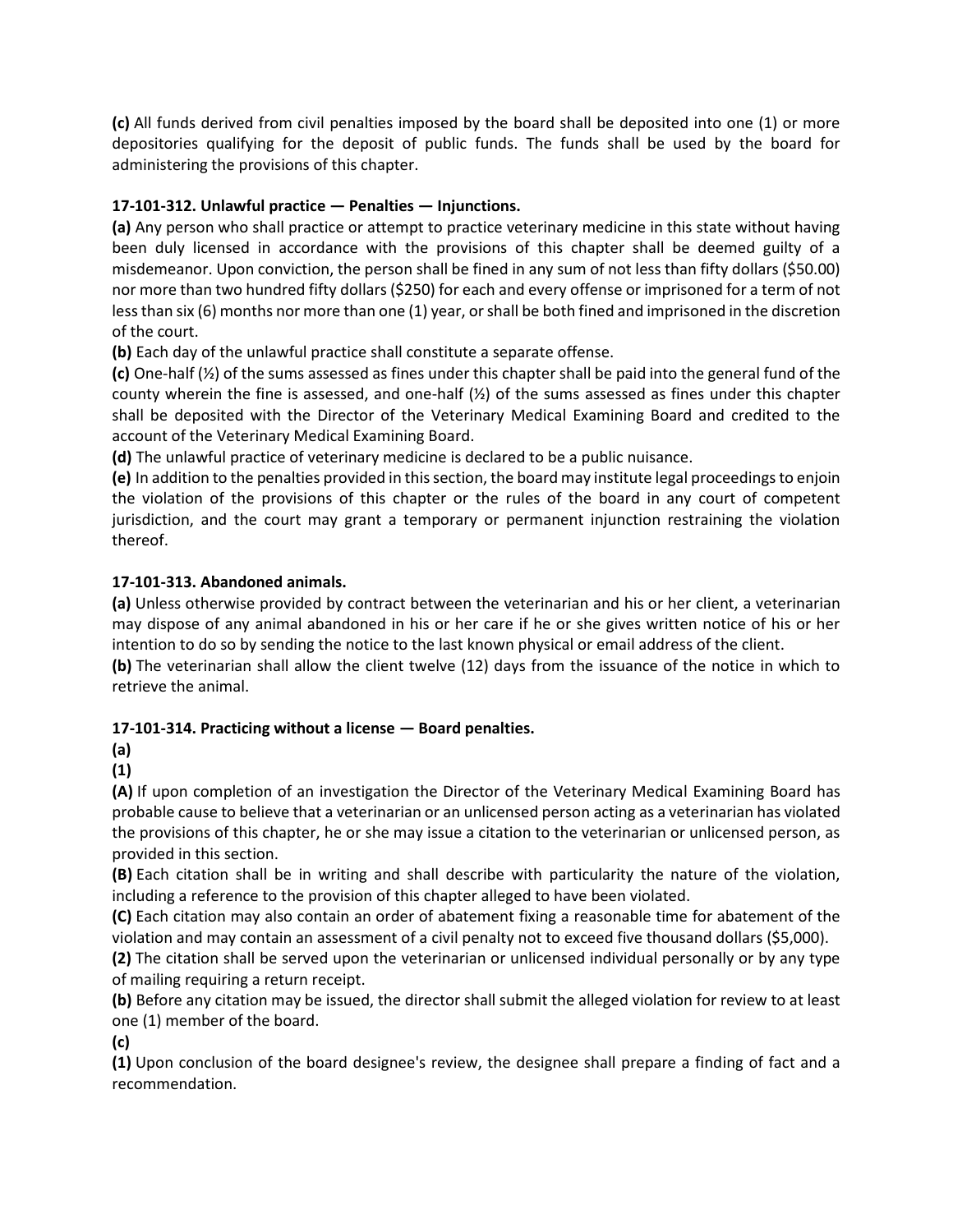**(2)** If the board designee concludes that the veterinarian or unlicensed person has violated any provision of this chapter, a civil citation shall be issued to the veterinarian or unlicensed person.

**(d)**

**(1)** If a veterinarian or unlicensed person desires to administratively contest a civil citation or the proposed assessment of a civil penalty, he or she shall notify within ten (10) business days after service of the citation the executive officer in writing of his or her request.

**(2)** Upon receipt of the request, a hearing on the matter shall be scheduled before the board.

**(e)** Any administrative hearing shall be governed by the Arkansas Administrative Procedure Act, § 25-15- 201 et seq.

**(f)** In addition to the penalties provided in this section, the board may institute legal proceedings to enjoin the violation of the provisions of this chapter or the rules of the board in any court of competent jurisdiction, and the court may grant a temporary or permanent injunction restraining the violation thereof.

## **17-101-315. Equine teeth floating.**

**(a)** The Veterinary Medical Examining Board is prohibited from enforcing board policy regarding equine teeth floating by either investigating or prosecuting an individual practitioner engaged in equine teeth floating until July 1, 2013.

**(b)**

**(1)** Before engaging in the practice of equine teeth floating in the state, an individual practitioner shall present to the board signed letters of recommendation from two (2) clients who have previously employed the individual practitioner and who bear witness to the individual practitioner's ability to perform equine teeth floating.

**(2)** The letters of recommendation shall be presented to the board before providing service to a client or performing any procedure on any animal.

#### **17-101-316. Livestock embryo transfer or transplant and livestock pregnancy determination.**

**(a)** Until July 1, 2019, the Veterinary Medical Examining Board is prohibited from investigating or prosecuting under a board rule or policy an individual technician who engages in both:

**(1)** Livestock embryo transfer or transplant; and

**(2)** Livestock pregnancy determination.

**(b)** Before engaging in livestock embryo transfer or transplant and livestock pregnancy determination in the state, an individual technician shall obtain a certification from the board.

**(c)**

**(1)** An applicant for certification shall submit the following information to the board with an application and application fee of one thousand dollars (\$1,000):

**(A)**

**(i)** One (1) letter from a licensed veterinarian who has witnessed the applicant's ability to perform livestock embryo transfer or transplant and livestock pregnancy determination on at least three (3) occasions within six (6) consecutive months.

**(ii)** The letter described in subdivision (c)(1)(A)(i) of this section shall include the dates that the veterinarian spent with the applicant and an endorsement certifying that the applicant is proficient in the following areas:

*(a)* Basic knowledge, skills, and abilities required to proficiently extract, grade, freeze, thaw, and transfer livestock embryos; and

**(b)** The ability to properly use ultrasound equipment in determining pregnancy status with at least ninety percent (90%) accuracy beginning at sixty (60) days of pregnancy and with at least ninety percent (90%) accuracy when identifying trimester;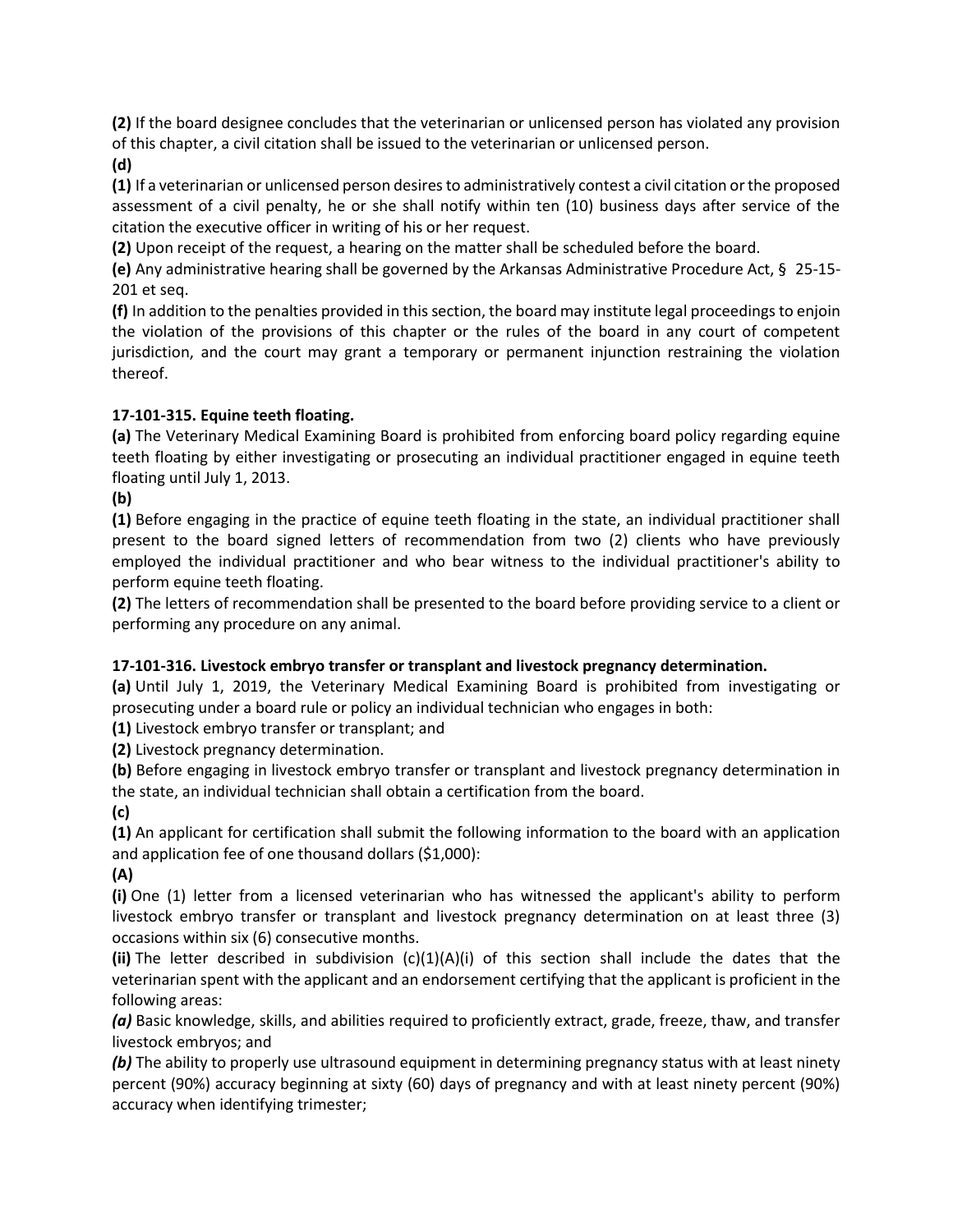**(B)** A record of successfully completing a qualified course taught by a livestock reproduction specialist on both livestock embryo transfer and livestock pregnancy determination;

**(C)** Proof that the applicant has at least fifty percent (50%) financial interest in livestock management equipment, including without limitation ultrasound equipment, microscope, embryo freezer, and other required transfer tools; and

**(D)** Proof of membership in either the International Embryo Technology Society or the American Embryo Transfer Association.

**(2)** The board shall approve or deny certification within thirty (30) days of receiving an application. **(d)**

**(1)** A certification under this section expires after two (2) years.

**(2)** An individual technician shall submit a renewal application and renewal application fee of two hundred fifty dollars (\$250) to the board along with a record of completion of a continuing education course on bovine reproduction within the United States or Canada.

**(3)** The board shall approve or deny recertification within thirty (30) days of receiving a renewal application.

**(e)** An embryo transfer technician may only administer to livestock prescription drugs that have been prescribed by a licensed veterinarian who has a valid veterinarian-client-patient relationship.

# **17-101-317. Veterinary technologist and veterinary technician specialist — Grounds for denial, suspension, or revocation.**

**(a)** Upon written complaint by any person or on the Veterinary Medical Examining Board's own motion and after notice and hearing as prescribed in the Arkansas Administrative Procedure Act, § 25-15-201 et seq., the board may deny or suspend any certification or deny or revoke any certificate of qualification of the applicant, veterinary technologist, or veterinary technician specialist for the following conduct:

**(1)** Solicitation of patients on behalf of a veterinarian or veterinary technician;

**(2)** Solicitation or receiving any form of compensation from any person other than his or her registered employer for his or her employment;

**(3)** Willful or negligent disclosure of a professional secret or discussing a veterinarian's diagnosis or treatment without the express permission of the veterinarian;

**(4)**

**(A)** Any offense punishable by incarceration in the Division of Correction or federal prison.

**(B)** A copy of the record of conviction, certified by the clerk of the court entering the conviction, shall be evidence;

**(5)** Inability to practice as a veterinary technologist or a veterinary technician specialist with reasonable skill and safety to patients due to illness, the use of drugs, alcohol, narcotics, or chemicals, or as a result of any mental or physical condition;

**(6)** Fraud or misrepresentation in applying for or procuring:

**(A)** A certificate of qualification to perform as a veterinary technologist or veterinary technician specialist in Arkansas; or

**(B)** An annual employment registration;

**(7)** Impersonation of another person registered as a veterinary technologist or veterinary technician specialist or authorization of any person to use his or her certificate of qualification or registration;

**(8)** Aids or abets the practice of veterinary medicine by a person not licensed by the board;

**(9)** Incompetence, gross negligence, or other malpractice in the performance of duties, tasks, or functions assigned to him or her by a licensed veterinarian;

**(10)** Incapacity or incompetence to perform as a veterinary technologist or veterinary technician specialist;

**(11)** Cruelty to animals;